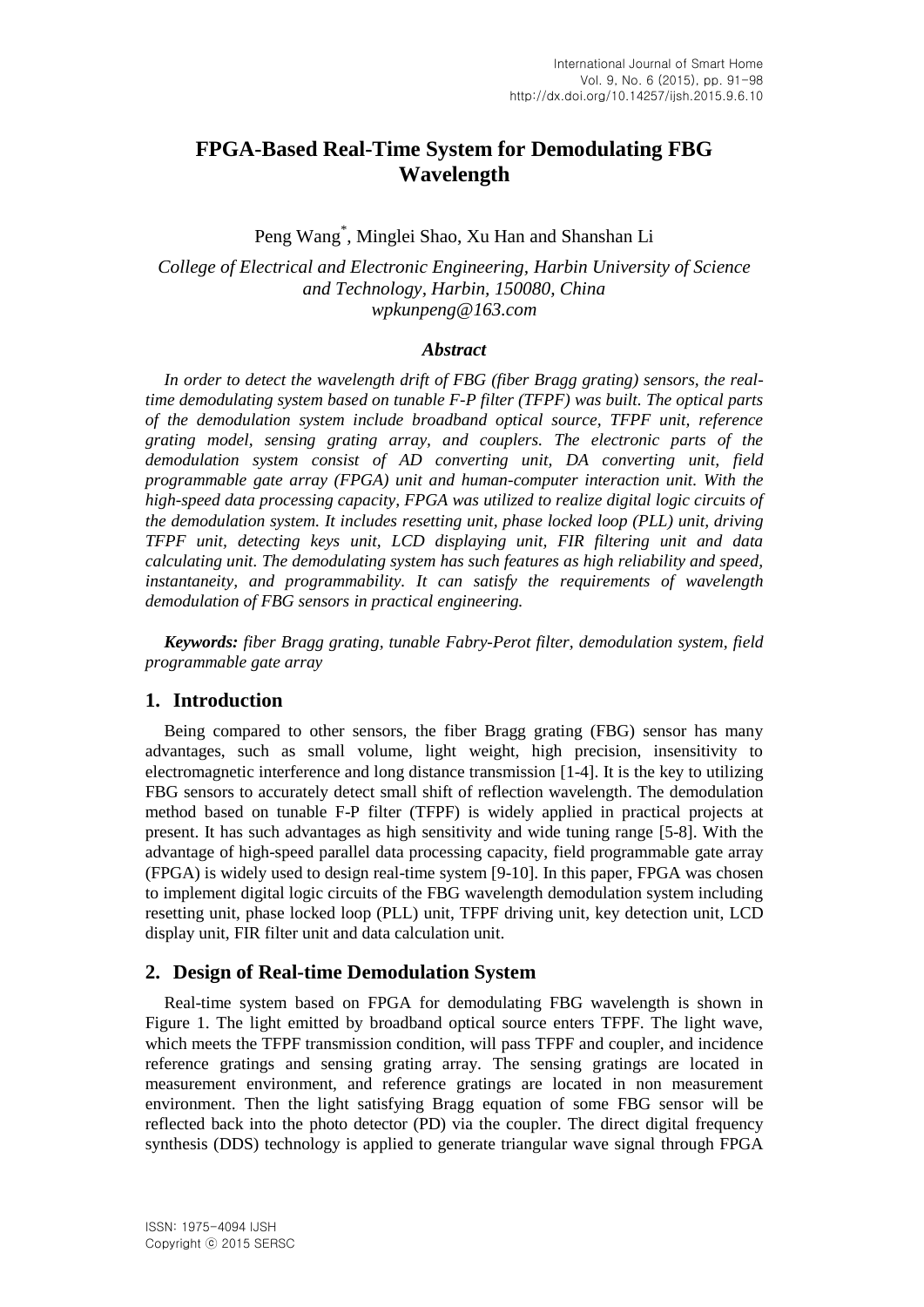device. Then the signals are transformed into analog signal by D/A converter. The frequency and amplitude of the signal can be set by input keys. The TFPF is scanning periodically under driving of the triangular wave. The PD output signal is sampled into FPGA by A/D converter. The wavelength of sensing FBG is demodulated by data calculating component in FPGA. Then the corresponding physical information will be displayed in LCD. In order to improve the precision of the demodulation system, the function between transmission wavelength and driving voltage of TFPF is adjusted in real time with references grating model.



**Figure 1. Real-Time System Based FPGA for Demodulating FBG Wavelength**

# **3. Hardware Design**

**3.1. D/A Conversion Circuits**



**Figure 2. D/A Conversion Circuits**

We use a DAC902 conversion chip designed by TI, which is a 12-bit high speed D/A conversion chip, and its conversation frequency can reach up to 165 MHz It has been applied in a variety of fields. It can be powered by a power cell or a portable power system. It runs under 5 V voltage. As shown in Figure 2, a 12-bit data port of DAC902 is linked to corresponding pins of FPGA. Its analog output signal is outputted after two level amplifiers to generate the triangular wave driving signal. The amplitude of output signal can be adjusted with potentiometer in the rage of 0-12 V.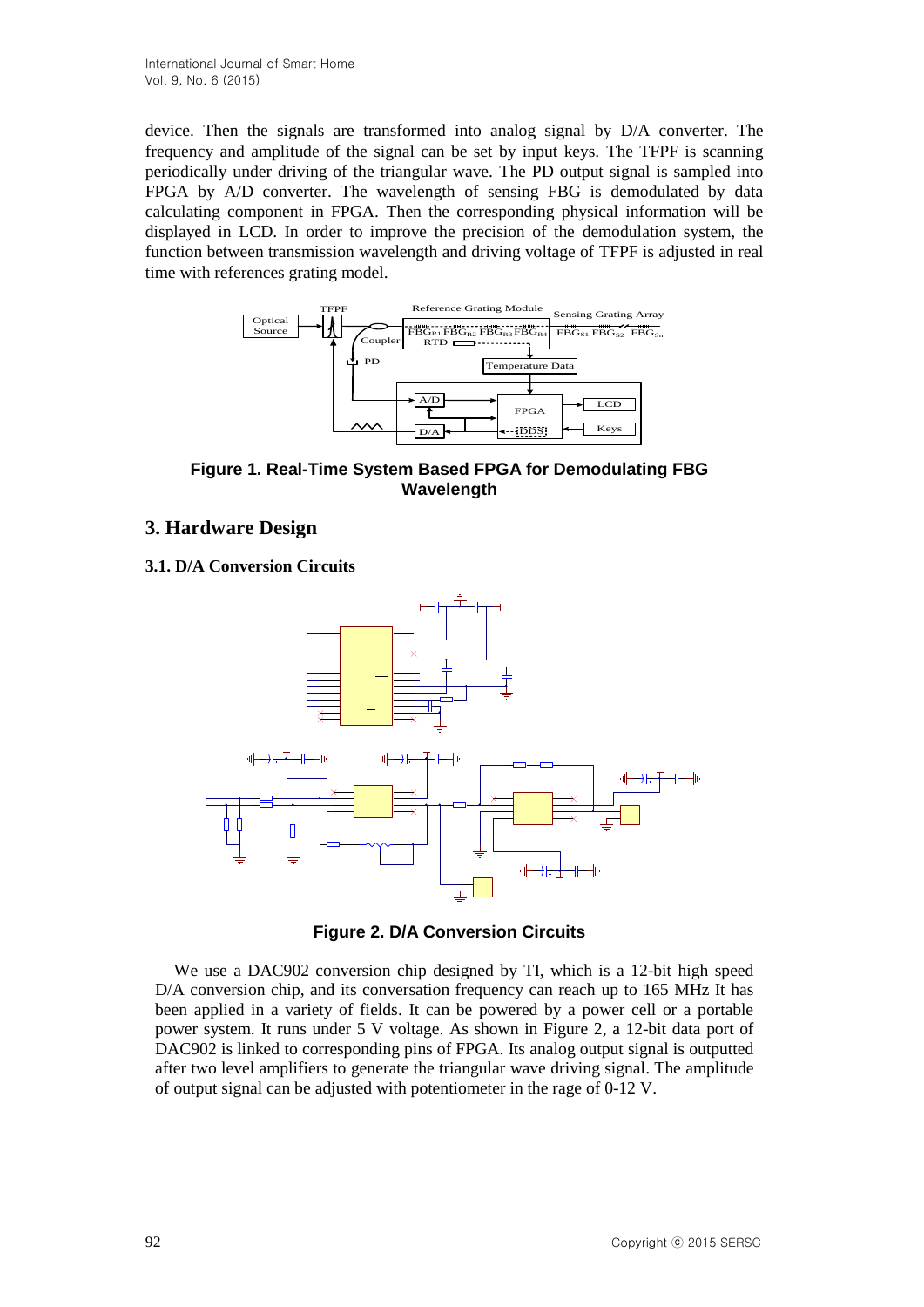### **3.2. A/D Conversion Circuits**

We use an ADS805 conversion chip designed by TI Corporation, which is a 12-bit A/D conversion chip, and its sampling frequency can reach up to 20 MHz It has a high signal to noise ratio of 68db, and its power dissipation is lower than 300 mW. It runs under 5 V voltages. As the Figure 3 shows, a 12-bit data port of ADS805 is linked to corresponding pins of FPGA. It can process the input signal in the range of 0-5 V. The RLED will shin and the OVA will be set to high potential when input signal exceeds the maximum voltage range.



**Figure 3. A/D Conversion Circuits**

### **3.3. Human-computer Interaction Unit**



**Figure 4. Human-Computer Interaction Circuits**

We use the keys to input information, adjust parameters and give orders as a humancomputer interaction interface. There are two key detection methods, the direct keyboard and matrix encoding keyboard. In this system, four direct keys were adopted. The LCD module with  $128 \times 64$  dot array was employed. It can show Chinese characters and graph. It has the feature of flexible connection and simple command. Circuit diagram of humancomputer interaction is showed in Figure 4.

# **4. Design of System Program**

The FPGA unit of the demodulation system is shown in Figure 5. All function modules in FPGA can be reset by resetting unit. The clock of every function unit is produced by PLL unit. The TFPF is driven under triangular wave signal generated by DDS technology. The frequency of the driving signals is set by key detection circuits. The temperature of the resistance temperature detector (RTD) is collected into FPGA by the temperature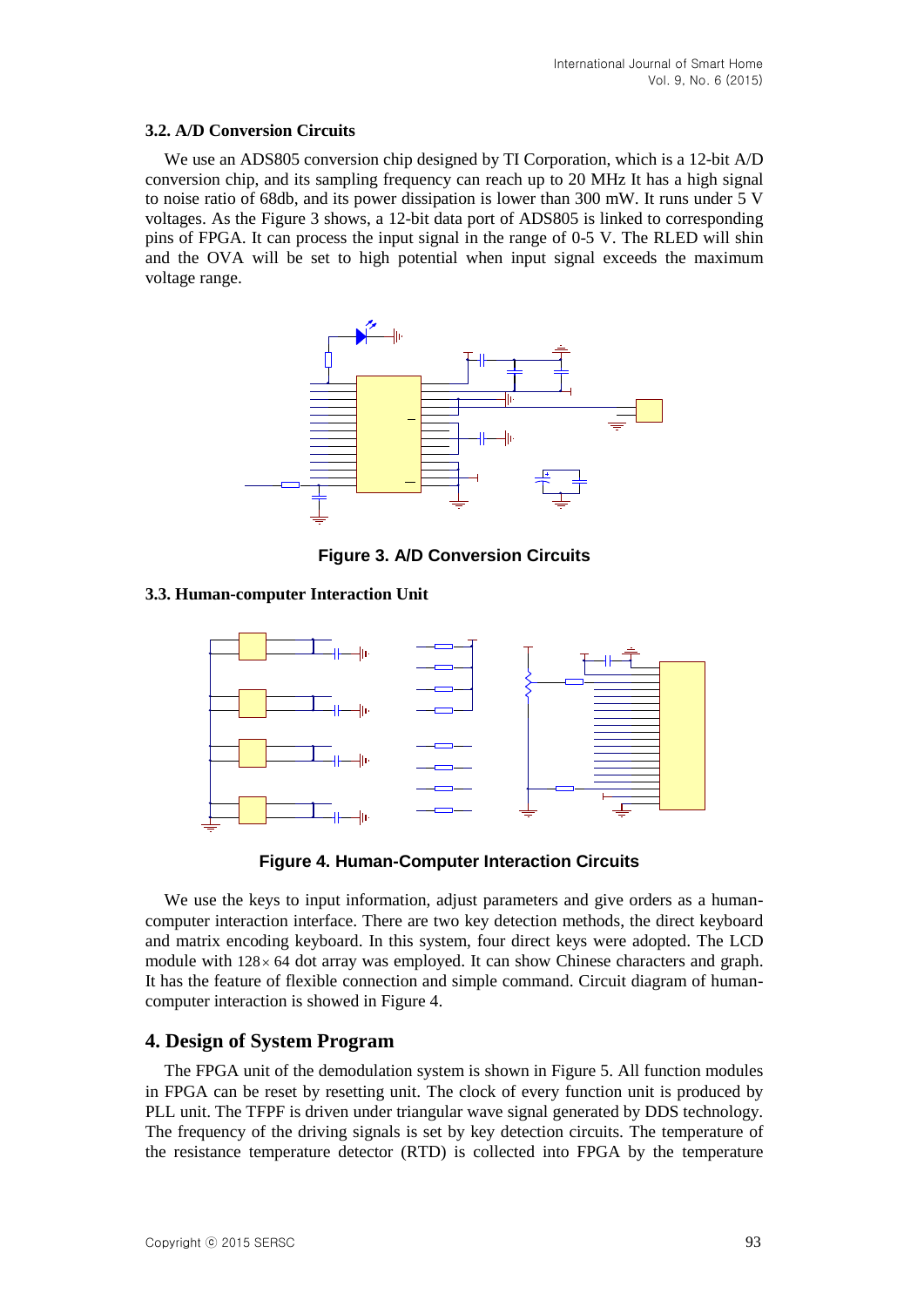collector. The PD output signal is sampled by controlling the A/D converter. The signal collected by A/D converter will be filtered by FIR low-pass filter. In order to improve the operation speed, the fitting data will be cut under threshold. The peak-searching algorithm is applied to the data above the threshold. The data mapping and count is realized through FPGA. The sensing information after demodulating will be outputted by LCD display unit.



**Figure 5. FPGA Unit Of The Demodulation System**

### **4.1. Resetting Unit**

The resetting circuits were designed as shown in Figure 6.



### **Figure 6. Circuits of Asynchronous Resetting And Synchronous Releasing**

It can realize asynchronous resetting and synchronous releasing. When the reset signal is valid, the two registers (DFF1 and DFF2) will be asynchronously reset. Then the output signal rst\_n of DFF2 will become into low level. As a result, each register in FPGA will be reset by the signal rst n. So the resetting unit is asynchronous circuit. After the reset signal is released, the DFF1 will output high level in the clock edge. When the next clock edge comes, the output of DFF2 will also become into high level. Then each register in FPGA is out of the resetting state. Therefore the resetting unit is synchronous releasing circuit. So the resetting circuits designed in this paper can deduce the incidence of metastable state, which often arise in purely asynchronous resetting circuits, and have a high reliability.

### **4.2. PLL Unit**

The clock synchronization between different modules can be realized by PLL unit. The setup time and delay time of the clock signal can also be reduced by PLL unit. So the design of PLL unit with a stable performance is necessary in practical system. The parameters of PLL unit are set in Quartus II as shown in Figure 7. It can set many parameters, such as division coefficient, multiplier factor, phase shift and duty ratio.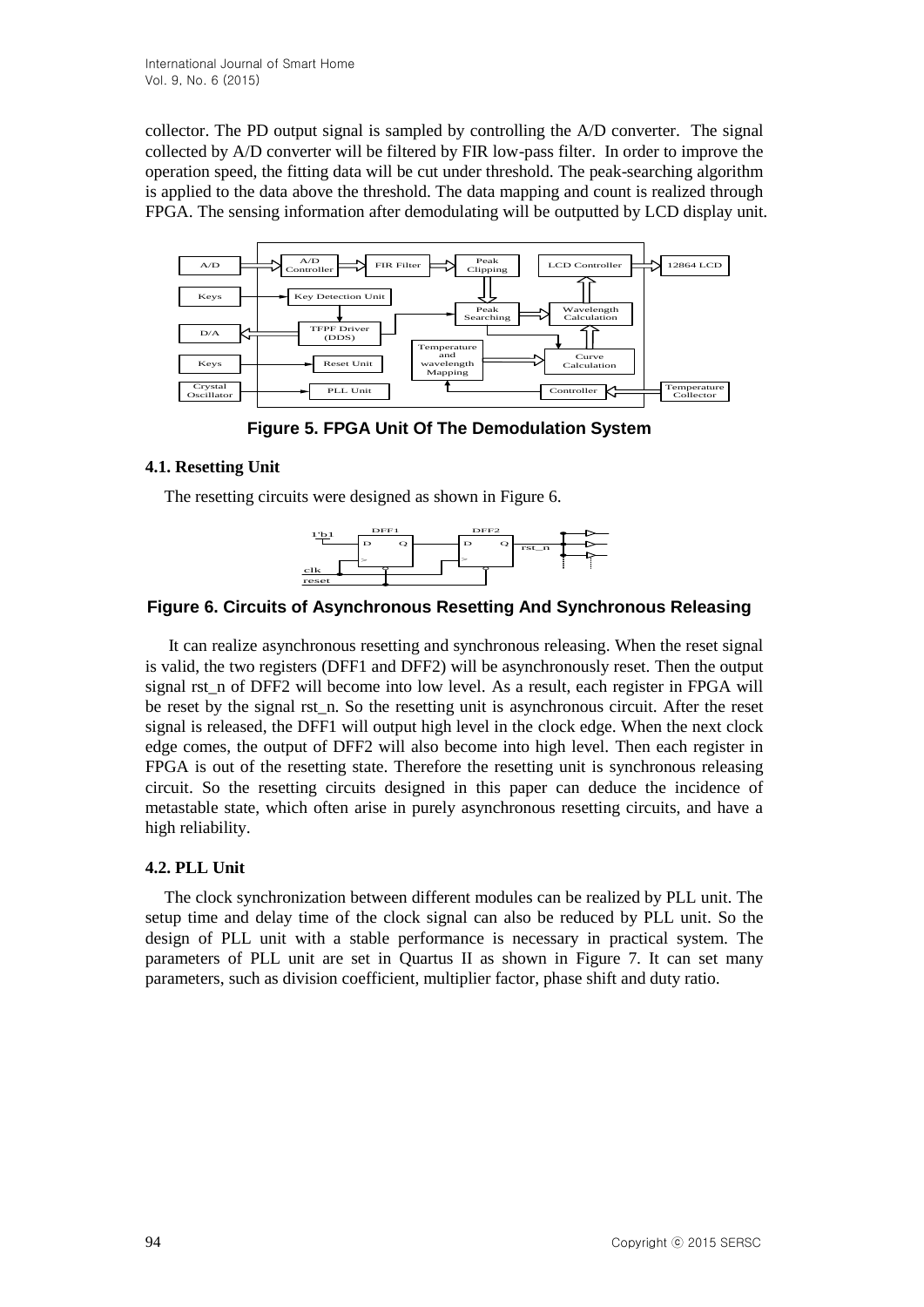| <b>ALTPLL</b>                                               |                                      | About<br>Documentation                              |
|-------------------------------------------------------------|--------------------------------------|-----------------------------------------------------|
| 2 Output<br>$\sqrt{3}$ EDA<br>Parameter                     | 4 Summary                            |                                                     |
| Clocks<br><b>Settinas</b>                                   |                                      |                                                     |
| dkc2<br>$\vert d k c 0 \vert$ $\rangle$ $d k c 1$ $\rangle$ |                                      |                                                     |
|                                                             | c0 - Core/External Output Clock      |                                                     |
| pll                                                         | Able to implement the requested PLL  |                                                     |
| inclk0<br>inclk0 frequency: 50,000 MHz                      | ■ Use this clock                     |                                                     |
| Operation Mode: Normal                                      | ala<br>Clock Tap Settings            |                                                     |
| Clk Ratio Ph (dg) DC (%)                                    |                                      | <b>Requested settings</b><br><b>Actual settings</b> |
| 50.00<br>2/1<br>0.00<br>c0<br>2/5<br>0.00<br>50.00<br>o1    | <b>Enter output dock frequency:</b>  | 100,000000<br>100.00000000 MHz ~                    |
| 4/5<br>0.00<br>62<br>50.00                                  | <b>Enter output dock parameters:</b> |                                                     |
| Cyclone II                                                  | Clock multiplication factor          | $\hat{\phantom{a}}$<br>2<br>$<<$ Copy               |
|                                                             | Clock division factor                | $\hat{C}$<br>ī<br>5                                 |
|                                                             | Clock phase shift                    | $\frac{\wedge}{\vee}$<br>0.00<br>0.00<br>deg        |
|                                                             |                                      |                                                     |
|                                                             |                                      |                                                     |
|                                                             | Clock duty cycle (%)                 | ÷<br>50.00<br>50.00                                 |
|                                                             | More Details >>                      |                                                     |
|                                                             |                                      |                                                     |
|                                                             |                                      | Per Clock Feasibility Indicators                    |
|                                                             |                                      | $c0$ $c1$ $c2$                                      |
|                                                             |                                      |                                                     |
|                                                             |                                      |                                                     |

**Figure 7. Parameters Configuration of PLL**

### **4.3. Key Detection Unit**

The key detection unit is an important function module in demodulation system based on FPGA. The debounce of the keys relates to the interaction and stability of the whole system. The key detection circuits are designed as shown in Figure 8. When the button is pressed, the signals key\_in will become to be low level. Then the CNT begins to count until the counting time reached 20 ms. If the signal key\_in still keep a low level, it is determined that the key is really pressed. The two-stage trigger synchronization circuit is constituted by DFF1 and DFF2. The rising edge detection function is realized by DFF3 and gate circuit. The rising edge of the signal key\_rise shows that the button has been pressed. Not only do the key detection circuits have debounce function, but also deduce the probability to propagate metastable state.



**Figure 8. Key Detection Circuits**

### **4.4. TFPF Driving Unit**

The DDS technology is applied to realize TFPF diving unit. The top schematic of TFPF driving unit is shown in Figure 9. It mainly includes PLL module, key detection module, driving signal generating module and LCD display module. The frequency of the driving signals can be changed by the input keys. The frequency regulation range of the driving signals is 0~1 MHz, and the minimum resolution is 0.01 Hz.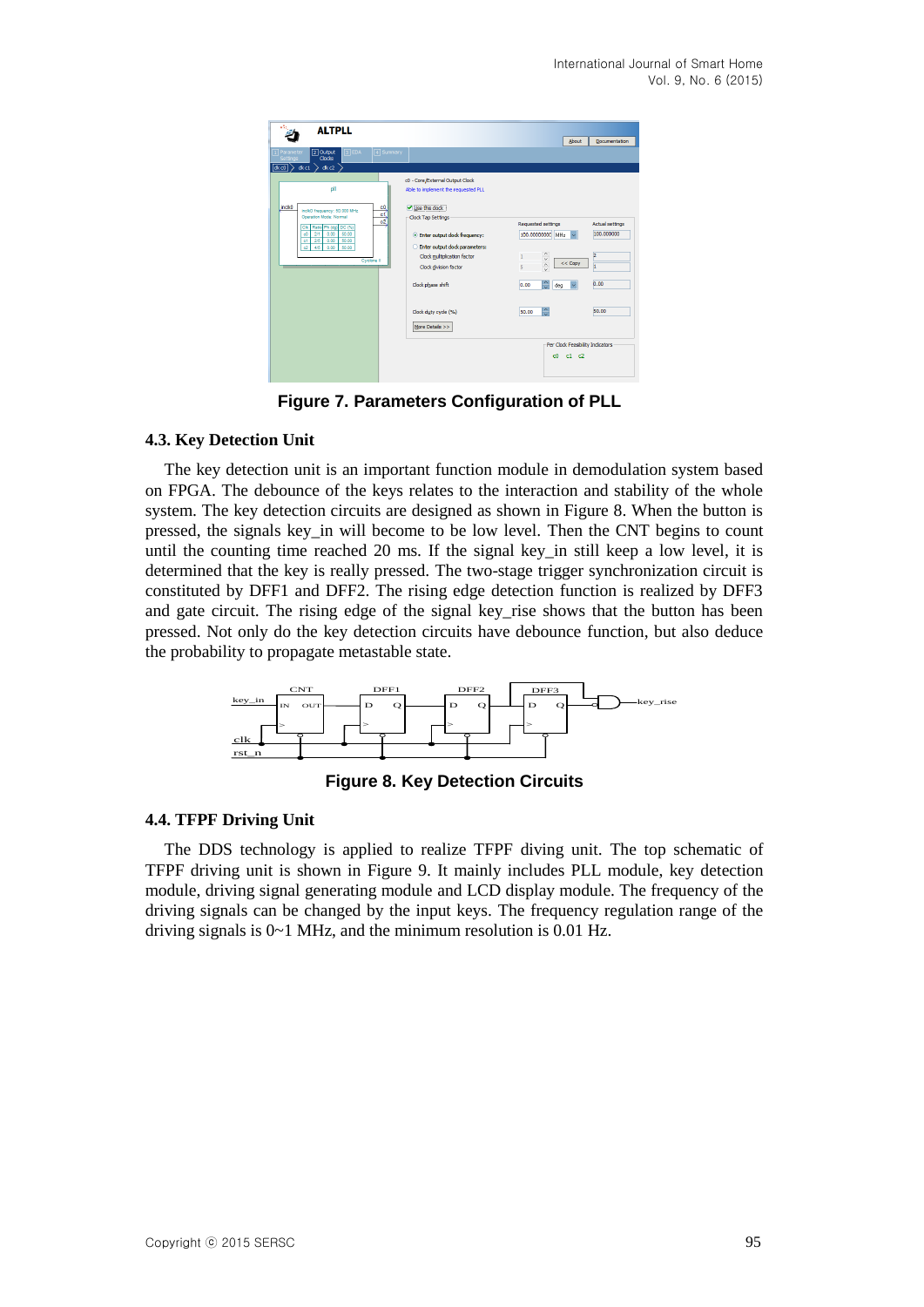

**Figure 9. Top Schematic Of Driving Signal Unit**

### **4.5. FIR Filtering Unit**

|               |       | log: 2014/06/18 14:18:57 #0                                                                                                                                                                                                                                                                                 |              |        |     |     |     |                                                                                                  |     | click to insert time bar |           |
|---------------|-------|-------------------------------------------------------------------------------------------------------------------------------------------------------------------------------------------------------------------------------------------------------------------------------------------------------------|--------------|--------|-----|-----|-----|--------------------------------------------------------------------------------------------------|-----|--------------------------|-----------|
| <b>Type</b>   | Alias | <b>Name</b>                                                                                                                                                                                                                                                                                                 | 400          | 402    | 404 | 406 | 408 | 410                                                                                              | 412 | 414                      | 416       |
| $\bullet$     |       | <b>⊟</b> dataout                                                                                                                                                                                                                                                                                            | (79Ah)(788h) | X 78Dh |     |     |     | <u>(778h )(77Dh )(773h )(777h )(77Fh )(776h )(76Eh )(76Ah )(760h )(756h )(750h )(74Bh )(749h</u> |     |                          | 748h X 74 |
| $\Rightarrow$ |       | dataout[0]                                                                                                                                                                                                                                                                                                  |              |        |     |     |     |                                                                                                  |     |                          |           |
| $\Rightarrow$ |       | dataout[1]                                                                                                                                                                                                                                                                                                  |              |        |     |     |     |                                                                                                  |     |                          |           |
| $\Rightarrow$ |       | dataout <sup>[2]</sup>                                                                                                                                                                                                                                                                                      |              |        |     |     |     |                                                                                                  |     |                          |           |
| $\Rightarrow$ |       | dataout <sup>[3]</sup>                                                                                                                                                                                                                                                                                      |              |        |     |     |     |                                                                                                  |     |                          |           |
| $\Rightarrow$ |       | dataout[4]                                                                                                                                                                                                                                                                                                  |              |        |     |     |     |                                                                                                  |     |                          |           |
| $\Rightarrow$ |       | dataout <sup>[5]</sup>                                                                                                                                                                                                                                                                                      |              |        |     |     |     |                                                                                                  |     |                          |           |
| $\Rightarrow$ |       | dataout[6]                                                                                                                                                                                                                                                                                                  |              |        |     |     |     |                                                                                                  |     |                          |           |
| $\Rightarrow$ |       | dataout <sup>[7]</sup>                                                                                                                                                                                                                                                                                      |              |        |     |     |     |                                                                                                  |     |                          |           |
| $\Rightarrow$ |       | dataout[8]                                                                                                                                                                                                                                                                                                  |              |        |     |     |     |                                                                                                  |     |                          |           |
| $\Rightarrow$ |       | dataout <sup>[9]</sup>                                                                                                                                                                                                                                                                                      |              |        |     |     |     |                                                                                                  |     |                          |           |
| $\Rightarrow$ |       | dataout[10]                                                                                                                                                                                                                                                                                                 |              |        |     |     |     |                                                                                                  |     |                          |           |
| $\Rightarrow$ |       | $$ $\text{.}$ $\text{.}$ $\text{.}$ $\text{.}$ $\text{.}$ $\text{.}$ $\text{.}$ $\text{.}$ $\text{.}$ $\text{.}$ $\text{.}$ $\text{.}$ $\text{.}$ $\text{.}$ $\text{.}$ $\text{.}$ $\text{.}$ $\text{.}$ $\text{.}$ $\text{.}$ $\text{.}$ $\text{.}$ $\text{.}$ $\text{.}$ $\text{.}$ $\text{.}$ $\text{.}$ |              |        |     |     |     |                                                                                                  |     |                          |           |

### **Figure 10. A/D Sampling Signal Captured By Signal tap II**

In order to improve the location accuracy of FBG peak, the filtering technology is applied to the collected signals. The Figure 10 shows that the A/D sampling signal captured by signal Tap II. Since the noise in the FBG demodulation system is mainly Gauss white noise, the FIR low-pass filter is designed to process sampled signals. The parameters setting is shown in Figure 11, and the sampling frequency is set to 4 MHz The cut-off frequency of the low-pass filter is 5 KHz and the order is 32.

| <b>Coefficients Generator Dialog</b>                             |                                                                          |                                                              |                |                  | $\mathbf{x}$                             |  |  |
|------------------------------------------------------------------|--------------------------------------------------------------------------|--------------------------------------------------------------|----------------|------------------|------------------------------------------|--|--|
| Coefficients                                                     |                                                                          | <b>Frequency Response</b>                                    |                |                  |                                          |  |  |
| Time<br>Value<br>1<br>$\overline{2}$<br>3<br>4                   | 0.00243564<br>$\blacktriangle$<br>0.00243636<br>0.00243703<br>0.00243765 | - Floating Coeff, Response<br>OdB<br>$-20$<br>$-40$<br>$-60$ |                |                  |                                          |  |  |
| 5<br>6<br>7<br>Name Low Pass Set                                 | 0.00243823<br>0.00243875<br>0.00243923<br>$\overline{\phantom{a}}$       | $-80$<br>$-100$<br>$-120$<br>0.1<br>Frequency                | 0.2            | 0.3              | 0.4<br>0.5                               |  |  |
| C Floating Coefficient Set<br>Rate Specification:<br>Single Rate |                                                                          | Factor 2<br>$\mathbf{v}$                                     |                |                  | Auto Generate<br>$\overline{\mathbf{v}}$ |  |  |
| <b>Filter Type</b>                                               | Low Pass                                                                 | $\overline{\phantom{a}}$                                     | Window Type    | Rectangular<br>٠ |                                          |  |  |
| 32<br>Coefficients                                               |                                                                          |                                                              | Sample Rate    | 4.0E6            |                                          |  |  |
| Cutoff Freq. 1                                                   | 5.0E3                                                                    |                                                              | Cutoff Freq. 2 | 3.75E6           |                                          |  |  |
| Excess Bandwidth 0%                                              |                                                                          | $\overline{\phantom{a}}$                                     |                |                  |                                          |  |  |
| Imported Coefficient Set<br>File                                 |                                                                          |                                                              |                |                  | <b>Browse</b>                            |  |  |
|                                                                  |                                                                          |                                                              |                |                  | <b>Ok</b><br>Cancel<br>Apply             |  |  |

**Figure 11. Parameters Configuration of FIR Filter**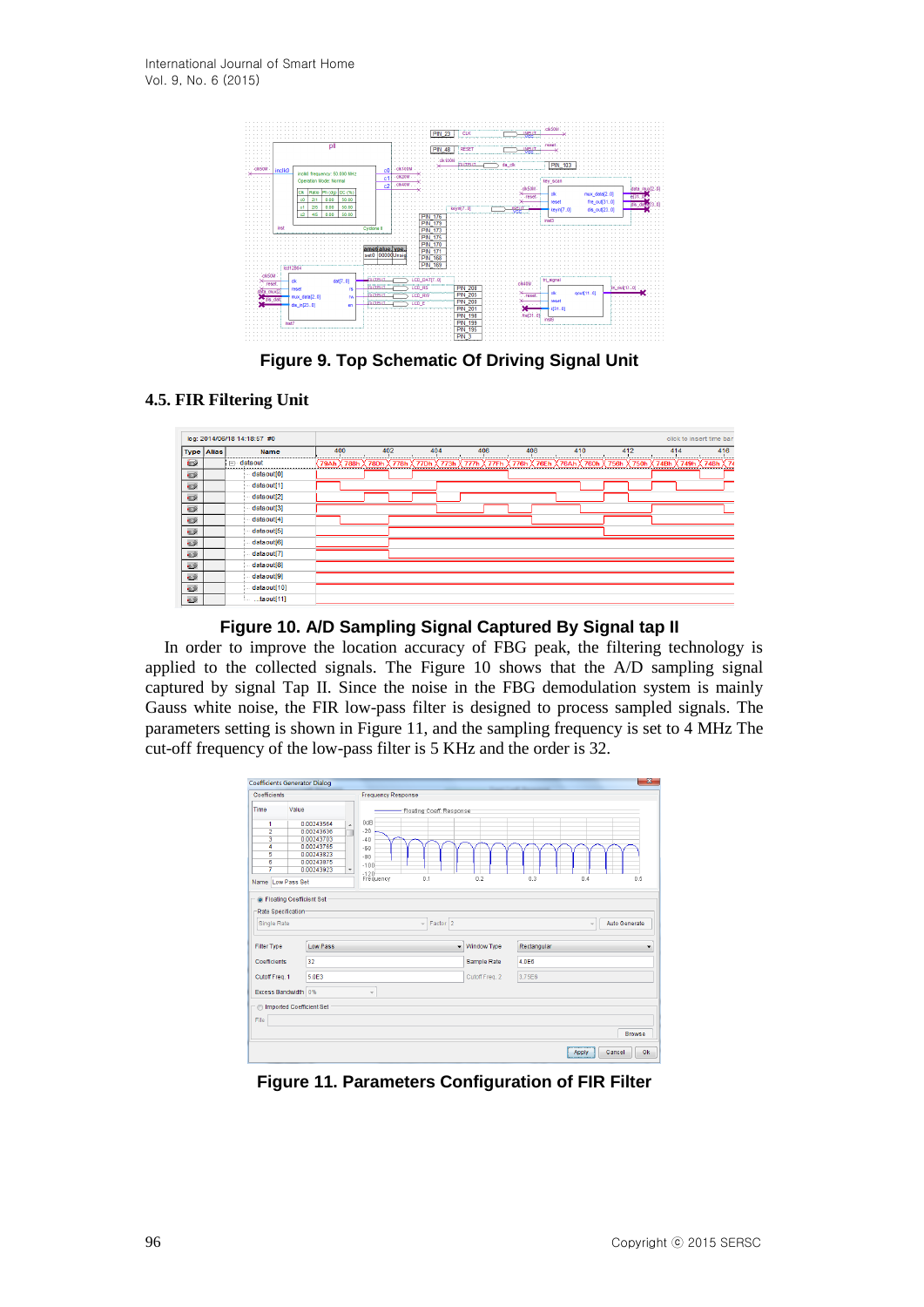#### **4.6. Peak Clipping Unit**

To process the output signal of PD, the detection of FBG peak occurrence is a main task. It is more effective that the peak-searching algorithm is only applied to the data near the peak position. So the peak clipping unit is designed. In practical application, the data fitting and peak-searching algorithm is applied to the data above the threshold [11]. By this way, the amount of the fitted data is reduced. The operation speed of the demodulation system is also improved.

#### **4.7. LCD Display Unit**

The main control chip of LCD adopted in this paper is ST7920. The writing timing diagram of LCD under parallel mode is shown in Figure 12.



**Figure 12. Writing Timing Diagram of LCD**

The reading or writing of LCD is controlled by the signal R/W. The low level of the signal R/W executes writing function. The low level of the signal RS is writing instruction. The high level of the signal RS is writing data. When the signal RS and R/W has stabilized, the enable signal E needs to keep high potential for a period. Then the instruction or data is transmitted to the data bus DB0-DB7.

The LCD display unit is controlled by finite state machine. The Figure 13 shows the state diagram for LCD controlling. When the reset signal is valid, LCD display unit is in the state IDLE. Or else the LCD display unit stays at the state INIT, the address register of DDRAM will be reset, and the cursor will also be homing. Then the LCD display unit entries the state DIS\_ON, and the whole display function is turned on. The next stare is RI ADD, the moving direction of cursor is set to be right, and the DDRAM address plus 1 with each moving. Then the LCD display unit steps in the state CLR\_DIS, the LCD interface is cleaned up. The next state is ADDRESSS, it is needed to write the address of the display data. At last it is completed to write the display data in the state DATA.



**Figure 13. State Diagram for LCD Controlling**

#### **5. Experimental Results**

The commercial demodulator with the accuracy 1 pm is used as a basis. The demodulation system designed in this paper is applied to demodulate FBG wavelengths. The absolute values of measurement errors are shown in Figure 14. It can be seen from the picture, the maximum error of the demodulation system is 5 pm. The experimental